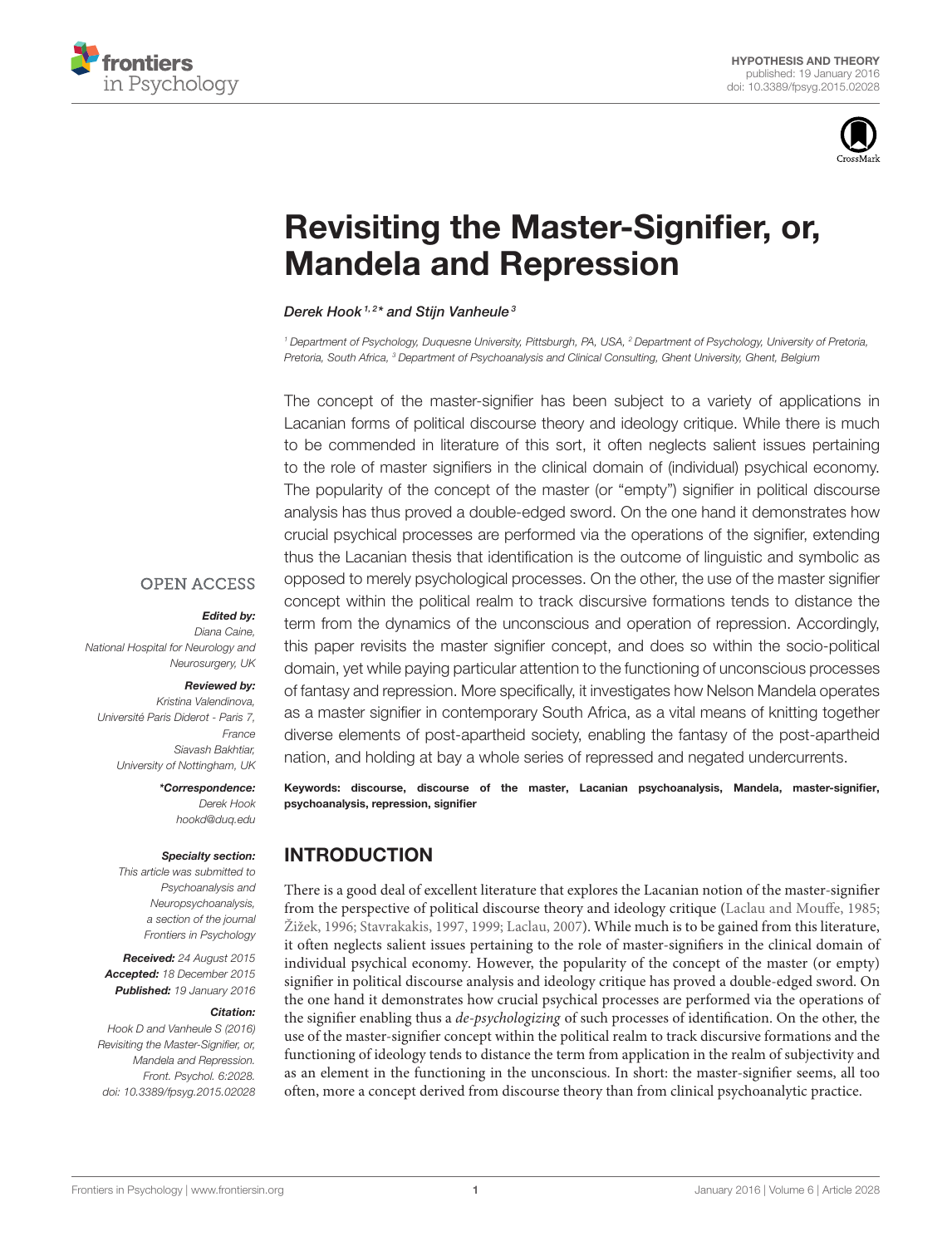## "IN WAYS I CANNOT SAY"

As way of introducing the concept of the master-signifier, one might imagine the following scenario. You are accosted by a camera crew who ask to film you as you list in a few words what is of greatest significance in your life and why. "What," the interviewer asks you, "would you be prepared to give your life for?" True enough, not everyone would be reduced to a state of stumbling inarticulacy by such a situation. Many might quite happily offer an initial response ("My children," "The church," "My country," "Science," "Humanity," etc.). Then again, even those who are able to summon up an appropriate response will doubtless be dogged by a sense of the inadequacy of their words, by their own inability to fully articulate the reasons for the depth of this libidinal investment. Added to this is the inevitable prospect that the words one uses in such situations will seem hopelessly derivative, abstract and formulaic, devoid of any real personalized significance.

Such a situation would be made even more trying should the interviewer press on and on, interrogating each given belief—be it a deeply-held personal, political or even spiritual commitment—with the hystericizing prompt: "But why?," "Why do you believe that?" The unavoidable conclusion to such an unrelenting line of questioning would be a circular—and no doubt exacerbated—retort: "Because I do!" Such a retort, like that of the exasperated parent's "Because I said so!" is sometimes all that can be offered in order to hold a deluge of questions and inadequate answers—at bay. This situation calls to mind the age-old poetic dilemma: the difficulty of putting into words the reasons one loves one's partner, one's family, one's country, etc. The impossibility of ever fully answering such a question seems perhaps self-evident: being in love presents us with a self-justifying condition which always exceeds the reasons I might give for being in love. Indeed, the reasons I love someone (or something) can never be wholly rationalized or exhausted by a string of signifiers, partly because such signifiers refer on and on to other signifiers without ever "hitting the real."

## THE INSUFFICIENCY OF THE SIGNIFIER

We are presented here with the apparent inadequacy of the signifier; the problem of slippage from one term of reference unable in itself to fix a given meaning—to another, and then another, and so on ad infinitum in an indefinite process which fails to arrest the slide of deferred meaning. This scenario is nicely invoked by [Lacan's \(2006\)](#page-9-5) at first curious definition of the signifier: "a signifier is what represents the subject to another signifier" (2006, p. 694). There is no naïve psychological realism here; it is not the case that the signifier can transparently represent the subject as he or she really "is." It is rather the case that what one "is," or, more accurately, the signifiers that one uses to portray who one is ("business-like," "fair-minded," "decisive," "dedicated") are, as in the example of a politician's self-portrayals, related still to other signifiers ("presidential," "exceptional," etc.).

"The signifier does not provide a guide to reality," insists [Miller](#page-9-6) [\(2016\)](#page-9-6), "but presents myriad relations with other signifiers." A

signifier, moreover, is defined by other signifiers, indeed, "by its relation to the chain of all other signifiers."

[S]ignifiers slide along, metonymy gets away from real objects, language lives on its own terms, existing in dimensions far removed from signifieds, doing far more than simple describing them. This is where the subject exists; these are the laws to which we are subjected [\(Miller, 2016\)](#page-9-6)

In such situations where more can always be said, our best option is, in effect, to tie a knot in discourse. The self-referring quality of a given oft-stressed signifier has to suffice when no over-arching explanation can be given ("Well that's Jeffrey for you...!," "Boys will be boys..."). This, after all, is what self-referential answers do: they don't as much provide sufficient reasons, as loop back on what has already been said, and elevate one signifier over others ("My *children* mean everything to me," "For me it boils down to faith," "Evolution does not adhere to the principles of Christianity"). The signifier here over-reaches its signified; it exceeds what it literally signifies to perform a different discursive function, that of drawing a line, halting a sequence of inadequate explanations by the imposition of a master-signifier ("We know it is true because science tells us so").

In this way such responses enable a temporary point of fixity; they ground a point of belief and/or authority. [Bracher \(1994\)](#page-8-0) has this tautological logic in mind when he explains how speakers use certain signifiers—master-signifiers—"as the last word, the bottom line, the term that anchors, explains or justifies the claims or demands contained within the message" (p. 112). Receivers of communication respond to master-signifiers similarly: "whereas other terms and the values and assumptions they bear may be challenged, master-signifiers are simply accepted as having a value or validity that goes without saying" (p. 112). Mastersignifiers often appear then as those unarguable aspects of a discursive position, as those self-validating points of attachment to a broader ideological or personal worldview.

## THE MASTER-SIGNIFIER IN THE FIELD OF IDEOLOGY

Helpful as the foregoing illustration may have been, it begs further elucidation. This can be done in two phases: by examining a series of basic themes in political/sociological uses of the term and then by turning to the more clinical literature. In this way we will provide a basis for understanding the concept both in its societal and subjective domains of application, while also pointing to certain of the tensions arising between these two areas of application.

Within any discursive network or "system of signs" there are certain privileged signifiers, what [Lacan \(1993\)](#page-9-7) initially referred to "points de capiton," nodal-points, which function to "button down" meaning and ensure the smooth exchange of signifiers. Such signifiers are evident at the level of everyday speech, typically as those oft-repeated or affectively-loaded terms which function to ground a given system of references. These signifiers, paradoxically, assume a disproportionate importance in relation to surrounding signifiers. Any number of examples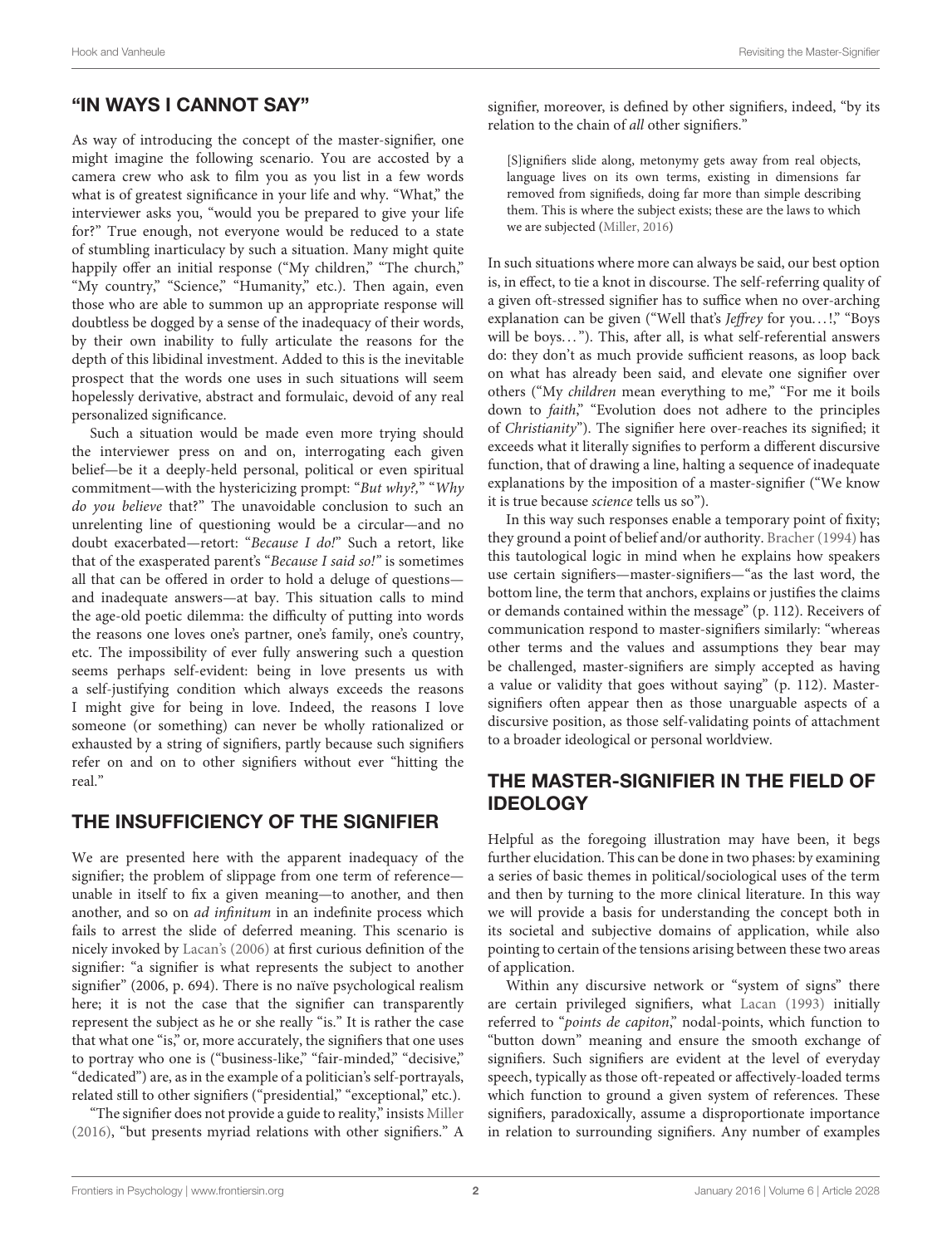can be supplied here, from master-signifiers operating at an overtly political and ideological societal level (as in the American context: "9-11," "Freedom," "Our troops"), to the more idiosyncratic range of master-signifiers as they operate at the level of individual subjectivity to play an organizing functioning in psychical economy. Such signifiers operate to integrate a disparate array of elements, to fashion effects of legibility out of an otherwise indeterminate (and often distressing) set of discursive elements. In his Seminar III Lacan described the role of the master-signifier in the following terms: "Everything radiates out from and is organized around this signifier. It's the point of convergence that enables everything that happens in this discourse too be situated" (1993, p. 268).

A recent definition of the master-signifier—which serves us both as a summary overview and as a basis for critical comparison—is found in The Žižek Dictionary:

[B]ecause signifiers refer only to other signifiers, this produces a seemingly endless chain of references... [T]his seemingly infinite sequence of referral can be fixed or anchored only through the intervention of a...'nodal point'...which 'quilts' them, stops their sliding and fixes their meanings. . . this nodal point. . . in the series of signifiers is the "master-signifier"—a signifier that, although essentially no different from any other signifier, is situated in such a way that it masters the entire sequence of referral by providing a kind of final...guarantee of meaning. It is able to do this. . . not because it possesses some special significance. . . but simply because it is able to halt the process of referral by the empty gesture of referring only to itself. This "reflective" signifier is nothing more than a kind of cul-de-sac in the chain of equivalences. . . .'beneath' the alleged unity of the field of meaning, there is only a. . . self-referential, performative gesture [\(Gunkel,](#page-9-8) [2014,](#page-9-8) pp. 190–191).

This definition, admirable in its succinctness and its ability to synthesis the, is indicative in another way also: no mention is made either of the operation of the unconscious or of the fact that the discursive nodal-point of the master-signifier represents equally a nodal-point of affect, a point of passionate investment.

A somewhat different account of how the "empty signifier" functions in the consolidation of groups is presented in Laclau's On Populist Reason. [Laclau \(2004\)](#page-9-9) notes how under certain circumstances a given signifier, without ceasing to be particular in what it signifies, "assumes the representation of an incommensurable totality" (p. 70). This signifier is thus "split between the particularity which it still is and. . . .[a] more universal signification" (p. 70). This operation whereby a particular signifier takes up the role of "incommensurable universal signification" is, for Laclau, that of hegemony. Such a task of hegemonic identity requires an empty signifier in which its "own particularity" comes to attain an "unachievable fullness" (p. 71). In contrast to the foregoing definition, Laclau does bring libidinal investment into the picture. The "fullness" of the master-signifier cannot be directly represented as such; "a hegemonic totalization requires a radical investment...the affective dimension plays a central role here" (p. 71).



## <span id="page-2-0"></span>THE SIGNIFIER IN RELATION TO OBJECT A

One of the reasons why Lacan's work on the signifier cannot be thought of as merely linguistic, is that he takes into account the dimension of the drive, or libidinal investment. This not only means that using the signifier entails libidinous gratification, but above all, that what sets our use of signifiers in motion, is a fundamental deadlock: humans have no automatic harmonious relations with one another, exemplified in the idea il  $n'y a$ pas de rapport sexuel—there is no such thing as a sexual relationship [\(Lacan, 1971\)](#page-9-11). That is to say, we need to take into account both the forms of libidinal enjoyment produced in and through speech, and the fact that such linguistic processes are set in motion by an impasse, an impossibility at the level of communication and signification. Indeed, the master signifier only obtains its privileged position in discourse because it comes as an answer to this fundamental deadlock; to the fact that "spontaneous" human relations are marked by an overwhelming jouissance we shy away from. In terms of the formula of the discourse of the master (**[Figure 1](#page-2-0)**), this deadlock is expressed by the absence of an arrow between the truth underlying this discourse (subjective division—\$) and the product it entails (object a, the ever elusive object-cause of desire). The fullness and promise of significance the master-signifier (S1) brings to the fore, is an answer to a fundamental dis-order at the level of the drive.

Interestingly, by pointing out that the discourse of the master produces an object a, which further strengthens the use of the master-signifier (expressed by the arrow between S1 and a), Lacan posits that inside discourse a libidinous element fuels the use of the master signifier. Our first example of the interviewer and the camera crew made this clear, by stressing the role of a passionate attachment that simultaneously drives and yet defies communicability. In producing (master-)signifiers we behave as if we are seen and listened to. We make sense of what we do and say by acting as if we are actors in ours own lives. We think of ourselves as individuals that might be heard or be seen, and therefore feel the need of stating who we are or what we want. Indeed, the object  $a$  is the senseless gaze or voice we presume at the level of the other<sup>[1](#page-2-1)</sup>. This element has a disturbing effect, and fuels the production of master-signifiers.

<span id="page-2-1"></span><sup>&</sup>lt;sup>1</sup>While the object  $a$  can be situated at the level of the other, it should not be seen as an element that attunes subject and other. On the contrary, what makes the neurotic situate the object a at the level of the other, is a deep uncertainty as to what the other wants. The absence of a harmonious link provokes the question of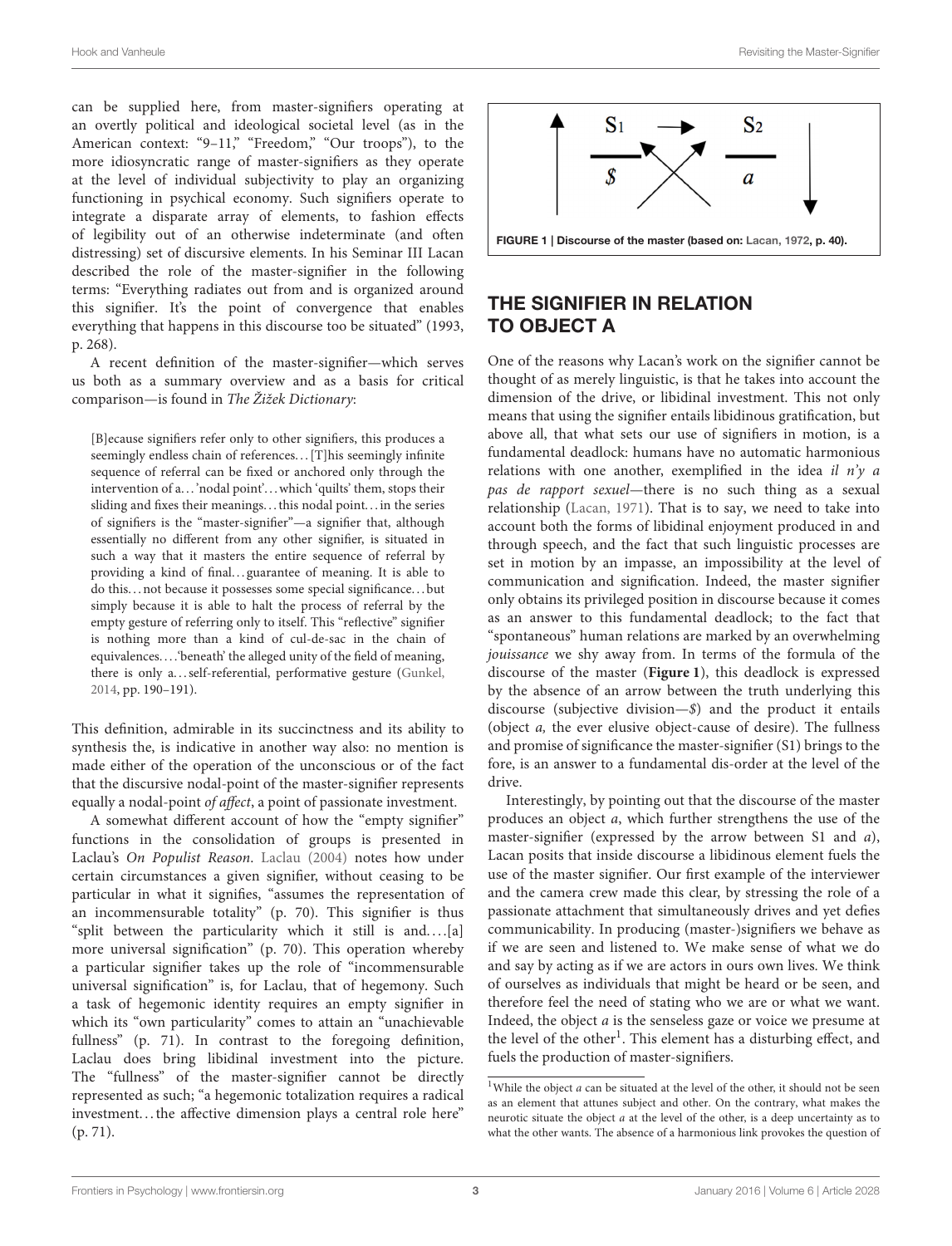## IN THE NAME OF MANDELA

Collectively, a name starts to function as a master-signifier when, despite the predominance of a general consensual meaning, it comes to signify a great many things to a great many people, all of whom remain in some way identified with—or against— what it is thought to signify<sup>[2](#page-3-0)</sup>. The signifier in question—Margaret Thatcher, Martin Luther King, Chairman Mao, Sigmund Freud, George Washington, Pope John Paul II, Jesus Christ—anchors an array of beliefs and makes a type of (political, religious, ideological) subjectivity possible. In the absence of such a societal master-signifier there is no committed or believing subject, no subject of the group, indeed, no viable group or constituency at all.

#### Mandela As….

The name Mandela works in just such a way in post-apartheid South Africa (see for example [Barnard, 2014\)](#page-8-1). Evoked by multiple constituencies, Mandela's legacy is pinned to the agendas of divergent interests, and can no longer be assigned any singular meaning. What this means then is that Mandela represents a point of hegemonic convergence in which a variety of incompatible values and identifications overlap. [Frederickson's \(1990\)](#page-8-2) comment that Mandela succeeded in fulfilling a symbolic role as the "embodiment of the nation that transcends ideology, party, or group" (p. 28) has by now become a historical commonplace. For some Mandela represents the benign, forgiving father of the nation, the embodiment of hope and racial reconciliation; for others Mandela is the radical protagonist of the armed struggle, the revolutionary icon of the African National Congress; for yet others Mandela is a largely de-politicized figure, the commodity image adorning countless accessories and experiences of the "new" South Africa. In terms of Lacan's discourse of the master, this multiplicity is reflected in the upper level of the formula (**[Figure 1](#page-2-0)**: S1→S2): master signifiers give rise to various narratives, by means of which meanings arise that might be powerfully divergent.

### …Transcendent Signifier

The magic of the master-signifier in the ideological field is that it is able to knit together different constituencies, appealing equally, albeit in very different ways, to a variety of classes who are otherwise opposed in their political agendas. The point of course has frequently been made that Mandela represents fundamentally different things to whites and blacks in South Africa. [Nxumalo \(2013\)](#page-9-12) for instance comments that "[T]here is a fundamental departure between blacks and whites on what takes precedence in all things that make up this icon called Mandela." True as this no doubt is, such a contention does not so much oppose as support our argument. Why so? Well, such ideological divergences may ultimately be less important that the fact that whites and blacks find in Mandela a shared reference-point,

Such a master-signifier enables communication where previously none may have been possible; it represents the possibility that various social antagonisms might (however temporarily) be overcome. It is in this way that a master-signifier makes a type of social bond possible. Historically, this much seems difficult to dispute: Mandela more than any other signifier, proved capable of lending moral purpose and meaning to South Africa's political transition, to the multiple contradictions underlying the post-apartheid era. This is perhaps what proved so anxiety-provoking for many South Africans about Mandela's declining health in late 2013: the prospect that the country would lack a crucial "race mediator," i.e., a political figure who not only speaks powerfully to black and white groupings, but who also enables them to speak with and to one another.

## …Empty Signifier

[Laclau \(2004,](#page-9-9) [2007\)](#page-9-4) prefers to refer to empty as opposed to master-signifiers. Doing so draws attention to the fact that master-signifiers have no intrinsic or essential meaning, and that they permit for an endless succession of varying applications and extensions. In the operation of the master-signifier, says Stavrakakis:

a particular signifier is called to incarnate a function beyond its concreteness, it is 'emptied' from its particular signification in order to represent fullness in general and to be able to articulate a large number of heterogeneous signifiers...such an empty signifier... serves as a *point de capiton* uniting a whole community (1999, p. 80).

We understand then that master-signifiers can never be totalized or exhausted, that they "sustain the identity of an ideological field beyond all possible variations of positive content" [\(Žižek,](#page-9-13) [1989,](#page-9-13) p. 87). The signifier Mandela, for example, remains ever able to accommodate fresh articulations; it can be appended to a seemingly limitless stream of post-apartheid objects and aspirations. Mandela we might say, is effervescent, an unending signifier, a point of reference for a figure who ascended to the realm of pure symbol. And here the key paradox underlying the concept comes to the fore: the more a master-signifier is heaped with imaginary contents and meanings, the more open and vacuous it becomes.

On the one hand then we have Mandela as an over-arching signifier, the signifier that seemingly encapsulates all that is of value in the post-apartheid context. Yet Mandela is also, a kind of nothingness, a signifier devoid of any absolute or definitive meaning, a signifier that exists at the site of the impossibility of ever saying it all. This much is certainly true: Mandela remains forever indeterminate; one never knows in any final sense what is being invoked when this signifier is being put to use. [Mngxitama](#page-9-14) [\(2014\)](#page-9-14) points out: "What Mandela, the symbol of freedom, stands for is so vague that anything can be pegged on him."

## …Positivisation of a Void

Of course, as already intimated, the indeterminacy of Mandela is less important than the fact that a system of signification requires

the other's desire, elicited, for example, by the gaze of he who looks at me, or the silence of the one listening to what I say.

<span id="page-3-0"></span> $2$ We include counter-identification as itself a form of identification here, such that even rejections of the historical figure or master signifier in question may be said to maintain a tact (indeed, negative) identification with what is being rejected.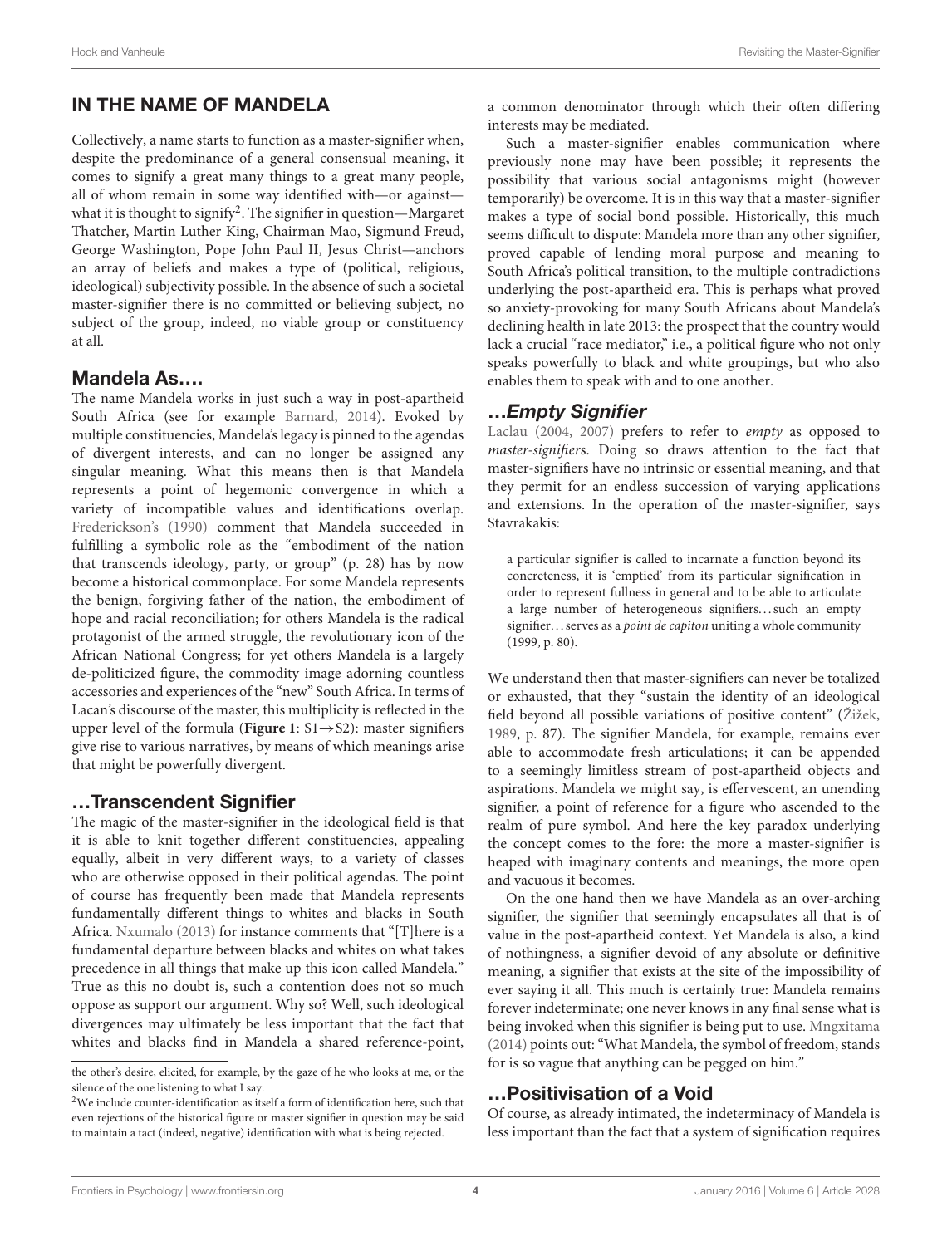a centering-point, a navigational principle, in reference to which all surrounding signifiers gain co-ordinates of meaning and value. Nevertheless, how are we to make sense of the fact that a mastersignifier is simultaneously depleted of and yet overflowing with meaning, that—differently put—emptiness and symbolic density here coincide? Simply enough, perhaps, by suggesting that the master-signifier is a signifying operation in which the nothingness presented by the object a is effectively turned into a plenitude of significance. The impossibility of saying it all is transformed into a surplus.

[Glynos \(2001\)](#page-8-3) makes a similar point in considering how any complex ensemble of discursive elements—constructions of a nation for example, or of a given society—come to attain a type of relative closure and meaning. Society, for example, lacks an ultimate signifier with which to make it complete:

[N]othing positive can be said about the "truth" of society except that it is incomplete—in Lacanian terms, that there is a "lack in the symbolic Other." Thus, society exists as a totality only insofar as the social subject posits its existence as such through the mediation of empty signifiers (2001, p. 197).

It is in the operation of master-signifiers, continues Glynos, that epistemological incapacity is transformed into a positive ontological condition. We use such master-signifiers every day, without a second thought ("America," "society," "men," "history," etc.). Such signifiers, should, by virtue of their vagueness, their breadth of abstraction, surrender to a type of amorphous meaninglessness. Indeed, one might expect them to buckle under the weight of the signifying load heaped upon them. Yet this does not happen.

What seems to be the impossibility of master-signifiers, the fact that no one totalizing or exhaustive definition can be allocated to them proves also to be their condition of possibility. Put differently: a prospective master-signifier needs to be overstretched, burdened with the task of "incommensurable universal signification" before it comes to operate as such. It is only by being over-loaded in this way that a signifier begins to exceed the work of mere signification and becomes "super-charged," self-referential. Hence the initially puzzling idea that a mastersignifier does not in fact signify anything at all, beyond itself.

A master-signifier is in this sense akin to a recursive loop in the functioning of signification itself. The signifying impulse gets caught in a self-affirming pattern, in a repetitive circuit, hence the circular, self-instantiating grounds of such "transcendent" terms. It is this endless self-referral of master-signifiers which means that they come, paradoxically, to "count" more than the surrounding signifiers upon which they operate.Lacanian theory thus both extends and yet departs from Structuralism. As [Dolar](#page-8-4) [\(1999\)](#page-8-4) explains:

[A]ny notion of structure, far from being simply differential, a balanced matrix of permutations (as in Levi-Strauss) necessarily gives rise to a 'Master-signifier', a structural function that power gets hold of, but which is in itself empty, a pure positivisation of a void (p. 87)

## …Social Fantasy

If we appear to have drifted too far toward theoretical abstraction, too far away from our case study of Mandela as master-signifier, then consider [Nuttall's \(2013\)](#page-9-15) commentary on the mortality of the former South African president:

With the fact of his late old age comes the sense that [Mandela] marks a deep void at the heart of a place that has always struggled to mask what it feels might be an emptiness at its center, that has struggled to define itself as a nation and to draw together its many fragments into a sustained sense of commonality, in the wake of a long racist past. We approach alongside him the anxiety or anguish that South Africa is neither a concept nor an idea—just a physical place, a geographical accident [\(Nuttall, 2013\)](#page-9-15).

Mandela, thus approached, is the signifier that covers the void of meaning that is South Africa. One appreciates how, in late 2013, Mandela's immanent death may have been thought to represent the end of the fantasy, the point at which the concept of South Africa ceased to work as anything other than an imaginary construct. Perhaps it is the case—easy enough to imagine if Mandela's legacy were erased from history—that, following [Nuttall \(2013\)](#page-9-15) "South Africa" is no more than the name for a set of historical contingencies to which no historical essence, no grand march of progress can rightly be said to apply.

The above reference to fantasy, to the mythical dimension of Mandela as master-signifier, is apt. As [Stavrakakis \(1999\)](#page-9-3) observes, the symbolic construct articulated via a master-signifier "can function properly only within a certain fantasmatic frame; the empty signifier can function only as an object petit  $a^*$  (p. 81), that is, in relation to the object-cause of desire which holds a given fantasmatic scenario in place. A master-signifier, in other words, is never merely objective in its meaning and value, but is animated rather by belief, by the imagination, the libidinal and fantasmatic aspirations of those who have invested in it. There is thus some truth in political evaluations that suggest that Mandela's greatness "is mainly a creation of the collective imagination" [\(Beresford, 2004\)](#page-8-5). We might rephrase this idea psychoanalytically simply by noting that Mandela—and master-signifiers more generally—are targets of intense transference reactions. In speaking of Mandela as mastersignifier, we convey not only that Mandela has become a focalpoint of multiple subjective investments, but the effect of a shared fantasy underwriting a given view of social reality.

## …and Retroactive Principle of Articulation

We would be remiss if were not to mention the retroactive dimension of master-signifiers. That there are cardinal points in discourse, areas of marked libidinal intensity, is always already the result of master-signifiers ordering the field of signification and affect alike. This is particularly salient in the case of Mandela, where—in line with the narrative role typically accorded the former president—it is easy to fall prey to the illusion that Mandela was always destined to assume the role of the unifying, transcendent signifier of the postapartheid nation. Contrary to such assumptions we should insist: there was nothing pre-destined about the success of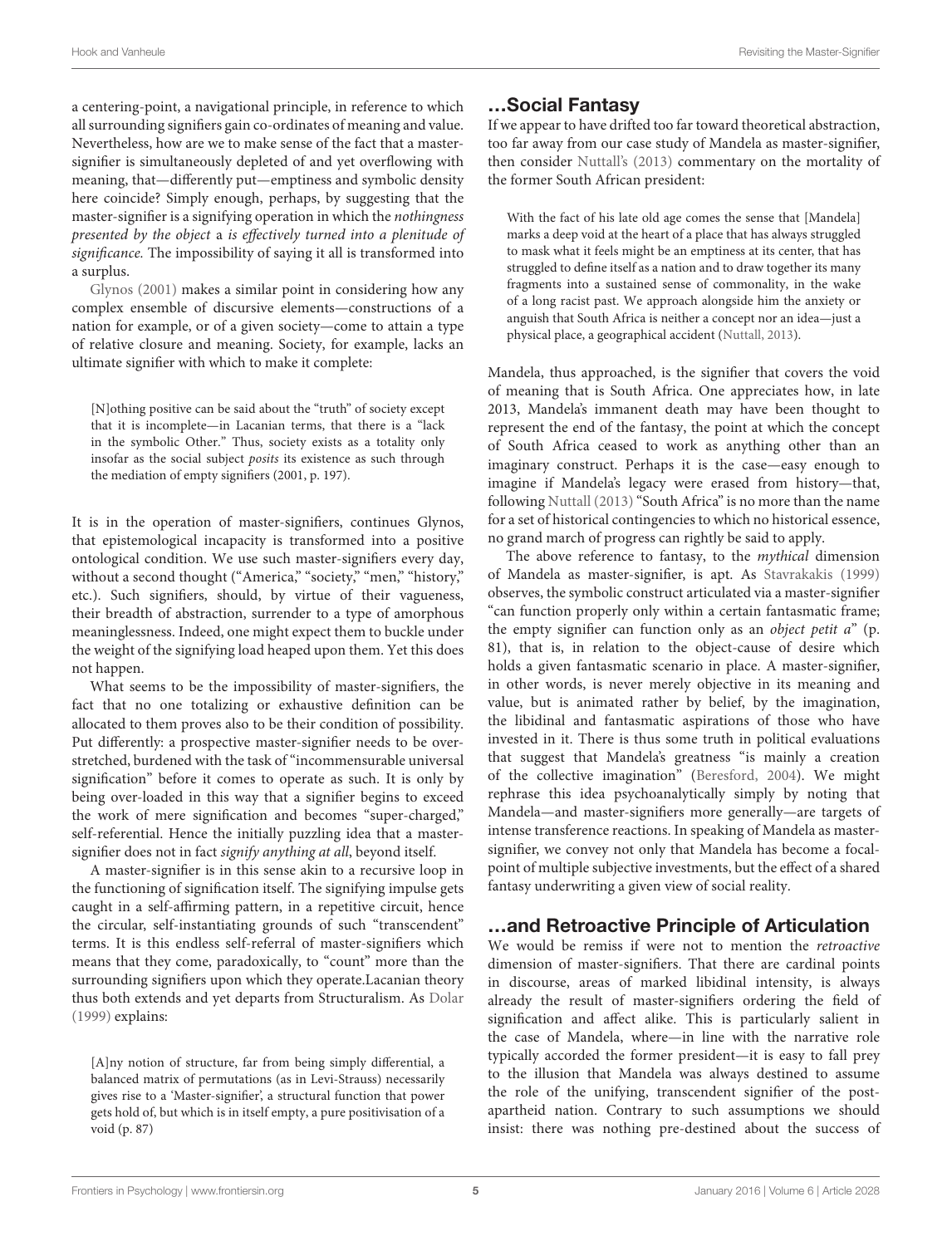Mandela as pre-eminent master-signifier of South Africa's "long walk to freedom" [\(Mandela, 1994\)](#page-9-16). The retroactive effect of historical order—indeed, of narrative cohesion—is precisely the result of a master-signifier knitting together the disarray of contingent signifiers and events and producing a sense of cogency and inevitability. This helps us make a further general point: as components of ideology, master-signifiers don't so much eliminate opposing terms as re-articulate them. Rival ideological terms come thus to be re-integrated, put into a different set of signifying relations. This is a situation in which nothing can be said to have changed (in the sense of new content being added to the discourse) yet where everything is, nevertheless, utterly transformed (there has been a reshuffling of discursive elements under the ascendency of a new master-signifier).

Such a reshuffling of discursive elements is apparent in the changing historical role of Mandela as master-signifier. What had for many years been a master-signifier within apartheid ideology, a signifier predominantly associated with a variety of others—"communist threat," "anti-white," "violence," "terrorist"—eventually came to operate as the compositional center, the focal-point of the discourse of the new South Africa. It should be clear then that the role of the master-signifier in arranging a discursive field is anything but a once-and-for-all operation. It is an instance rather of how signifiers, which still play a role in other discourses, come to be rearranged, subjected to a new constellation.

# THE MASTER-SIGNIFIER IN PSYCHICAL ECONOMY

We stressed above the need to grasp the role of master-signifiers not only as elements within the functioning of political discourse, but as components in the psychic economy of subjects. A mastersignifier, after all—as we have seen—is fueled by an object a, and animated by subjective belief, by the fantasies and desire of those who have invested in it. This theoretical context, of how master-signifiers operate at the level of psychical economy, is, we would argue, irreducible in an adequate understanding of the concept. A master-signifier's strength, in this respect, is not merely linguistic—or so we might argue—but also affective in nature, a question of passionate attachments, of the libidinal ties and subjective identifications that it gives rise to. We might put it this way: the operation of master-signifiers itself entails a type of libidinal economy inasmuch as it involves a distribution and arrangement of affects.

Here though we must proceed cautiously. From a Lacanian perspective, linguistic operations are the very stuff of psychical functioning. So, (mass) identification, as we have intimated above, is as much a symbolic and political as it is a psychical and subjective process; it is as much about the unconscious investments of individual subjects as about the consolidation of hegemonic forms of discourse. The repeated Lacanian injunction to attend to the signifier, to the symbolic, indeed, to the transsubjective, means that social and individual are never easily separated. In much the same way, the question of affective bonds should not be seen as extrinsic to the role of signification. "Affect is not something external, added to the symbolic, but an internal component of it" (Laclau, in [Glynos and Stavrakakis,](#page-9-17) [2010,](#page-9-17) p. 235). This is to say that the affective charge of a given signifier or representation does not exist outside of the realm of signification. Affects should be grasped as the outcome of relations between signifiers. Laclau continues:

Affect is not some vague emotion external to signification, for it can only constitute itself on the basis of overdetermining a signifying chain. . . the signifier 'rat' [in Freud's case of the Raman] is so affectively overcharged because it evokes—overdetermines a plurality of currents of unconscious thoughts—money, sex, the father, and so on (Laclau, in [Glynos and Stavrakakis, 2010,](#page-9-17) p. 235).

Affect must thus be approached as an internal component of signification, rather than understood as something added to the operations of signification. Any rigid demarcation between affect and representation, signifier and jouissance, must thus be brought into question: "the distinction between affect (cathectic investment) and the symbolic is. . . intra- and not extra-discursive" (Laclau, in [Glynos and Stavrakakis, 2010,](#page-9-17) p. 239). In Lacan's discourse theory the relation between the master signifier (S1), the other signifiers (S2) and the object a expresses the internal nature of this affective relationship. Signifying articulation itself (S1 $\rightarrow$ S2) creates the insistence of a libidinal element  $(a)$  at the level of the not-said, which further gives rise to positing a master-signifier. It is helpful now to switch to a clinical focus on the master-signifier in relation to the subject; doing so brings to light aspects of the concept that may—and typically do—remain otherwise neglected.

# S1, S2, AND THE DIVIDED SUBJECT

Strictly speaking, it makes no sense to speak of a "mastersignifier" in a way that implies it can be disengaged from the multitude of other signifiers of which it is a part. Lacan's quasimathematical notion of the 1960's emphasizes as much: a mastersignifier (S1) is always itself contingent on a dispersed array of elements (S2) that come, retroactively, to operate as a bounded field of knowledge. Hence [Fink's \(1995\)](#page-8-6) description of the mastersignifier as "the nonsensical signifier" which is "brought into the movement of language. . . "dialecticized" through the action of various S2s" (p. 75). Indeed, logically S1 gives rise to the articulation of S2, but in terms of the signification process S2 retroactively determines S1.

Crucially however, not only does the passage from S2 to S1 render a disorganized set of signifiers legible, it also arranges a set of otherwise disparate signifiers into practicable forms of knowledge (savoir faire). Such a process, crucially, implies a subject, precisely the subject for whom the relation of knowing thus produced becomes operable (the subject "that represents a signifier for another signifier"). S1  $\leftarrow$  S2 is thus a type of Lacanian shorthand for subjectification. This is axiomatic for Lacan: the functioning of the signifier "entails" the subject, which, in his view, is precisely an effect of references between signifiers. Just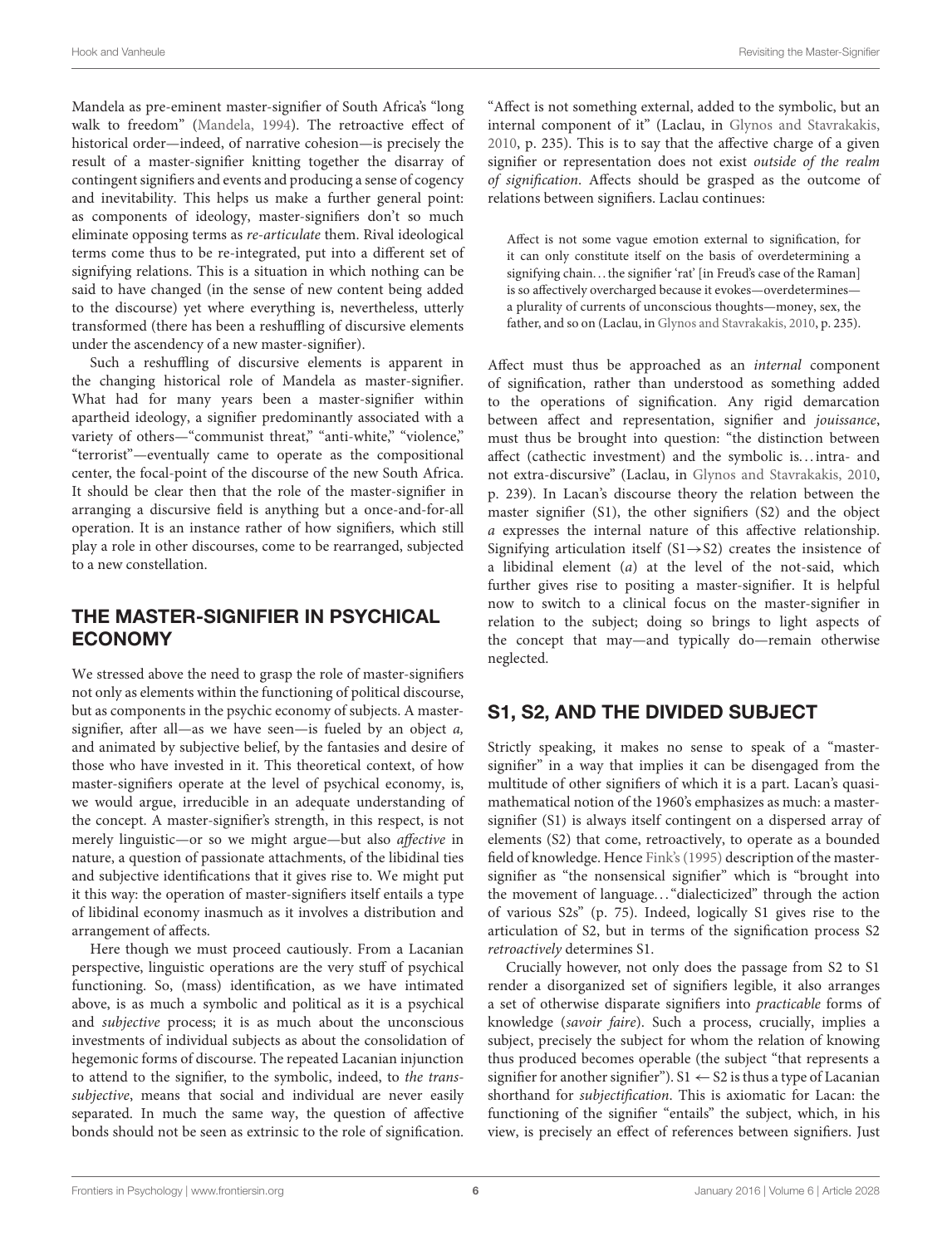as S1 cannot be separated from S2—it wouldn't be a mastersignifier if this were the case—so the  $S1 \leftarrow S2$  relationship, as an instance of signification, cannot be divorced from the subject that it necessarily involves. Given the use of the signifier, an enunciating position starting from which signifying articulation takes place needs to be presumed. However, and crucially, this position is never fully or adequately represented by any of the signifiers that are thus articulated [\(Feyaerts and Vanheule, 2015\)](#page-8-7). To be sure: the  $S1 \leftarrow S2$  relationship necessarily entails a subject, not a whole or integrated subject however, but a subject split by the incommensurability of the signifying process itself. In terms of Lacan's discourse of the master (**[Figure 1](#page-2-0)**), this enunciating subject is the  $$$  that is concomitant with the articulation of S2 and S1, which is what the upward (vertical and diagonal) arrows starting from \$ express. Indeed, Lacan makes a crucial distinction between the enunciating subject (\$)—that is, the speaking subject—and the enunciated subject, the subject that is spoken, produced via the articulations of the signifying chain  $(S1 \rightarrow S2)$ .

Let us risk an elementary example which may bring this idea to life. When an individual occupies a role in relation to someone else—say that of fatherhood in relation to a child—a set of elementary signifiers is distributed. A master-signifier ("father") is assumed, and starting from this S1 an array of culturally related signifiers is evoked (taking care, guiding the child, relating to the mother...). When in daily life interactions take shape, an enunciated subject gets created ("Daddy says no; you have to listen to me!"). Yet, typically people never identify completely with the master-signifiers they assume. Next to being a father the same individual may also identify as a "lover" in relation to a partner, or as a "hooligan" in relation to friends; signifiers that are not always compatible with the identification with fatherhood. Moreover, concrete actions taken by the father don't make up a whole (one time he helps, another moment he screams at the child). Nonetheless all these actions emanate from the same person, which is what the concept of the divided enunciating subject makes clear.

Indeed, the retroactive  $S1 \leftarrow S2$  relationship is not to be understood as of an exclusively intellectual sort, or as limited to the field of purely linguistic signification. This relationship needs rather to be grasped as pertaining to signification in a far more encompassing sense. Signification here includes not just instances of propositional knowledge, but types of expertise or practical "know how" (as in the distinction between connaissance and savoir, respectively). The point is worth reiterating: for Lacan, knowledge (S2) in its relation to a master-signifier (S1) is meant also in the sense of savoir faire. Importantly, both such forms of knowing rely on the rudimentary differentiation between signifiers—that is, a minimal differential element required by all forms of knowing. We might consider a basic example: a hungry infant fumbling at the mother's breast, trying to find the nipple. There is a rudimentary sort of signification (or comprehension) occurring here; in differentiating the nipple from other parts of the breast the infant "knows" something: how to go about feeding.  $S1 \leftarrow S2$  can thus be said to extend to a wide range of ostensibly non-linguistic or practical forms of knowinghow beyond the realm of propositional knowledge. In both such cases the knowing in question can be conceived as precisely a relation between signifiers.

## "DIALECTICIZING" THE MASTER-SIGNIFIER

From a clinical perspective what matters is not simply to spot a master-signifier in the speech of a patient—that is easy enough but to query the particular role this signifier plays for them. We need ask: what task is being performed by this signifier, and, more pointedly, what is being elided, or repressed—by the S1  $\leftarrow$ S2 relation? The clinical literature makes this point of emphasis quite clear. "[M]aster signifiers," says [Bailly \(2009\)](#page-8-8), "have become quite detached from their signifieds" so as to

carry out the function of changing the meaning of the signifying chain into one that supports the ego. It is one of the main tasks of analysis to... bring to light the side of them [master-signifiers] hidden in the unconscious" (p. 64).

"[I]n the analytic situation" says [Fink \(1995\)](#page-8-6), "a master-signifier presents itself as a dead end, a stopping point..[it is] a term, a word, or phrase that puts an end to association, that grinds the patient's discourse to a halt" (p. 135). The contrast between examples drawn from the political literature and the clinic is here apparent: in the former, master-signifiers represent an apparent over-flow of meaning; in the clinic they are typically the point where signification stalls, where meaning closes down. One of the chief goals of analysis is thus to "dialectize" master-signifiers which freeze the enunciating subject; the objective is to clear the blockage, to shift the relation of domination imposed by S1s. It is in line with this conceptualization that Fink refers to the master-signifier as "subjugating the subject" (p. 78), as "the signifier that commands or [acts as] commandment" (p. 135). It is by bringing master-signifiers into relation with other signifiers, signifiers that may shift the given locked  $(S1 \rightarrow S2)$  relation, by turning "dead ends...into through streets" (p. 78), that one succeeds in "dialectizing" the master-signifier. One likewise aims at "dialectizing" the enunciated subject that gets articulated along the lines of the S1. Returning to our discussion of Mandela, we might ask: what other narratives of the emergence of the postapartheid nation might be possible; what other accounts might take us beyond the horizon of Mandela-associated meanings? More revealing yet, perhaps: why the need to subscribe to the Mandela myth, and what might this myth conceal?

We need to pay careful attention to Fink's terminology. The fundamental structure of signification, as we have seen, entails the establishment of a link between a master-signifier and other signifiers, a link furthermore which ensures that[—Fink \(1995\)](#page-8-6) uses a neutral term here—subjectification takes place. By linking S1 to S2, \$ gets created. When the master-signifier is isolated, difficult to dialectize, when a S1→S2 relationship is locked, "it subjugates the subject": the enunciated subject then covers and hides the evanescent enunciating subject. Yet, when it is linked up with a new or disruptive set of signifiers, subjectivization results, and an enunciating subject that does not coincide with its previous utterances comes to the fore. A successful analysis could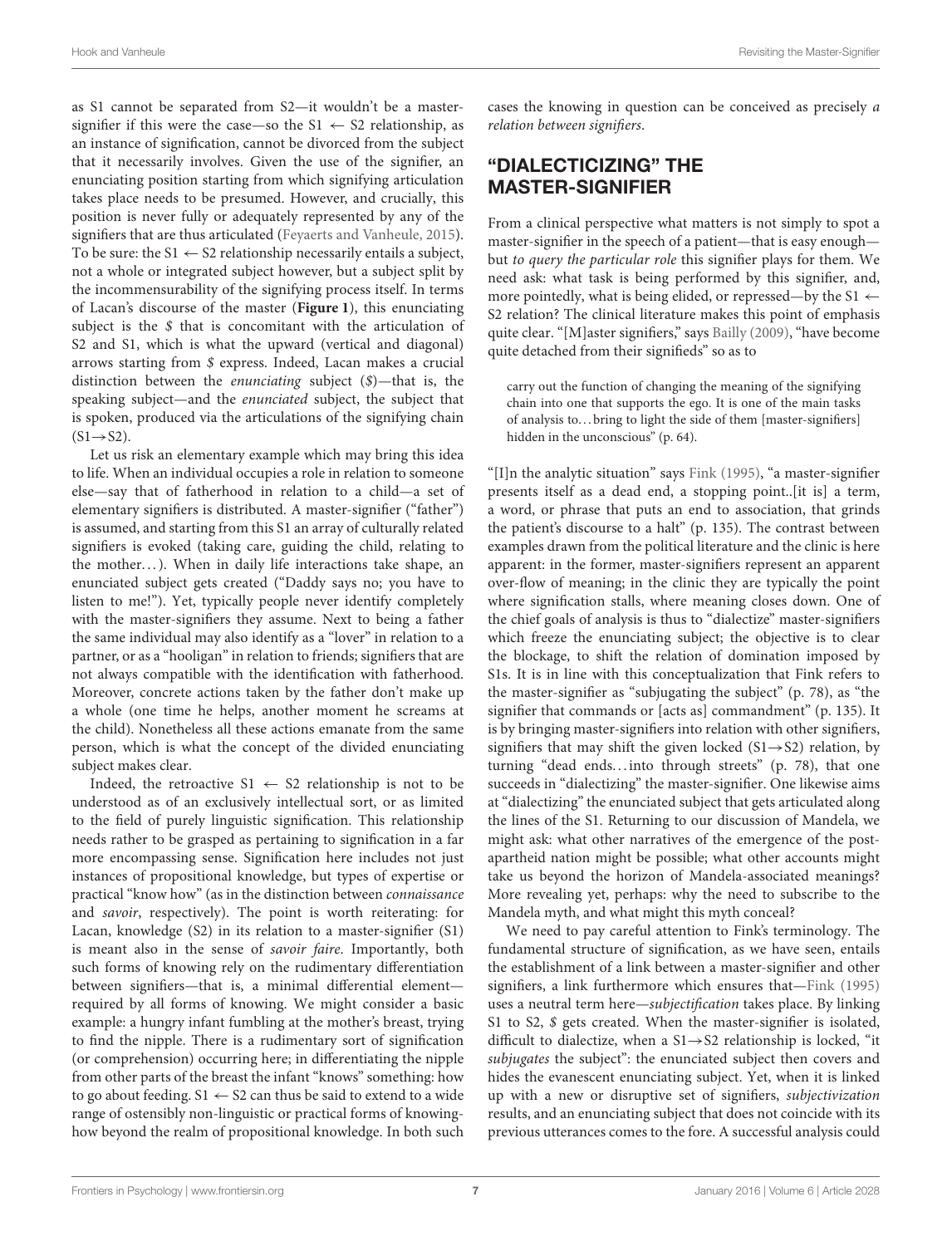be said to pivot on the difference between these two modes of the subject: on the movement from subjugation to subjectivization. To recapitulate:

[In analysis] one tries to introduce an outside...of this S1...If we can bring this S1 into some other kind of relation with [surrounding signifiers]...then its status as a master-signifier subjugating the subject changes. A bridge is built between it and another linguistic element...the analysand is no longer stuck at that particular point of his or her associations. . .A meaning of the master-signifier is created. . . the subject is once again split. . . having come to be momentarily in the forging of a link between S1 and S2 (Fink, p. 78).

It is the creation of a new relationship between a given S1 and other signifying elements "which allows for a subjective position" (Fink, p. 78). What is crucial to grasp here is that this subject does not transcend their status as the split subject of the unconscious. The subject cannot bypass or supersede the division which, after all, is, for psychoanalysis, constitutive of the subject as such (hence Fink's reference to the subject being "once again split" (p. 78) through the act of enunciation). If anything, the split is realized in a more pronounced way. Yet this is precisely what psychoanalysis is all about, peering deeper into, confronting, the constitutive split that is the subject, and considering alternative—less subjugated yet nevertheless divided—forms of subjectivization that become possible in the process.

## THE UNENUNCIATED ASPECT

Master-signifiers then do not only anchor meanings and fix the nodal-points of a given discourse; they also structurally repress other signified meanings through, for example, the subject's insistence that "'this is the way things are,' that it is not subject to challenge or dissent" [\(Parker, 2005,](#page-9-18) p. 170). The very process of discursive insistence—be it in the endless reiteration of the master-signifier or in the self-referring circularity upon which it depends—effectively shuts down differing interpretations and dissent [\(Parker, 2005\)](#page-9-18).

While, for [Bailly \(2009\)](#page-8-8) master-signifiers are the very backbone of the human subject, "they are also, perhaps in negative form (in the sense of the negative of a photograph), the stuff of denegation" (p. 61). Master-signifiers, furthermore, "usually mask their opposites. . . they exist in a polarized form" (p. 63). The openly expressed aspect of the master-signifier props up an ego—that is, the imagined identity of a subject or community—while the enunciating or unenunciated aspect remains "buried in the unconscious. . . constantly pushing up its opposite number" (p. 63). The function of the master-signifier is thus to redirect potentially painful or anxiety-provoking signifiers, and to do so in such a way "that a signifying chain with the opposite, bearable, or even comforting meaning emerges" (p. 63). The critical injunction suggested by Bailly's comments is vital, namely the idea that we investigate the negated opposite or underside of a given master-signifier, that we ask ourselves what the master-signifier holds at bay and keeps beyond the domain of the thinkable?

How then to understand this unennuciated aspect in respect of the massive proliferation of commemorative practices that took place in South Africa around the time of Mandela's death? The intuitive response would be to say that these significations celebrated Mandela's life, affirmed all that he had achieved. Then again, following the insight that master-signifiers often mask their opposites, we might adopt a different hypothesis. Contrary to assuming that the endless profusion of Mandela signifiers speaks to the historical objectivity of the Mandela legacy, it is worth wondering whether this activity is fueled rather by a fantasy, a need to believe. The symbolic density connoted by such activities and representations is a clear signal that a society is fortifying a mode of belief, concretizing a cherished set of ideals and subjective/societal investments. In short: we don't erect monuments simply to celebrate and affirm what we already know; we build and sustain monuments so that we will continue to know and believe what may otherwise be erased through time and through various forms of uncertainty or doubt.

We might question then whether this commemorative impulse was propelled by the immanent failure of, or disbelief in, the vision of an integrated South Africa that Mandela championed, and, furthermore, whether this multitude of symbolic gestures attempted—desperately perhaps—to affirm such a unified social reality, despite the mounting evidence of growing social and political division. The surge of commemorative practices perhaps indicated then less the absolute truth of the political changes Mandela helped bring about, than the fact that without the constant activity of Mandela signification, South Africans feared they might fail to believe in such changes—promised or otherwise—and begin to fear that many of the country's old divisions might resurface.

This speculative exercise sheds some light on the role of the master-signifier in bolstering an ego-affirming fantasy and concealing far less consoling signifiers. We can extend this by asking how Mandela operates also as a site of repression. [Posel's](#page-9-19) [\(2014\)](#page-9-19) recent discussion of the politics of spectacle in postapartheid South Africa proves an invaluable resource here. A crucial part of Posel's analysis concerns the controversial figure of Julius Malema, the "angry, unruly bad boy of post-apartheid politics" (p. 32) who Posel positions as a type of "negative Mandela":

Malema entered the public sphere as a counterpoint to Nelson Mandela—unsettling the iconography of non-racialism, reasserting an angry and confrontational version of race that reinstated the specter of violent conflagration that Mandela's 'miracle' held at bay (p. 32).

The dynamic between the portrayals of these men has a clear historical dimension inasmuch as it invokes an unprocessed past, and the theme of repression, although not described in overtly psychoanalytic language, is clearly present:

juxtaposing the spectacular public life of Julius Malema...with that of Nelson Mandela draws attention to. . . the 'haunting'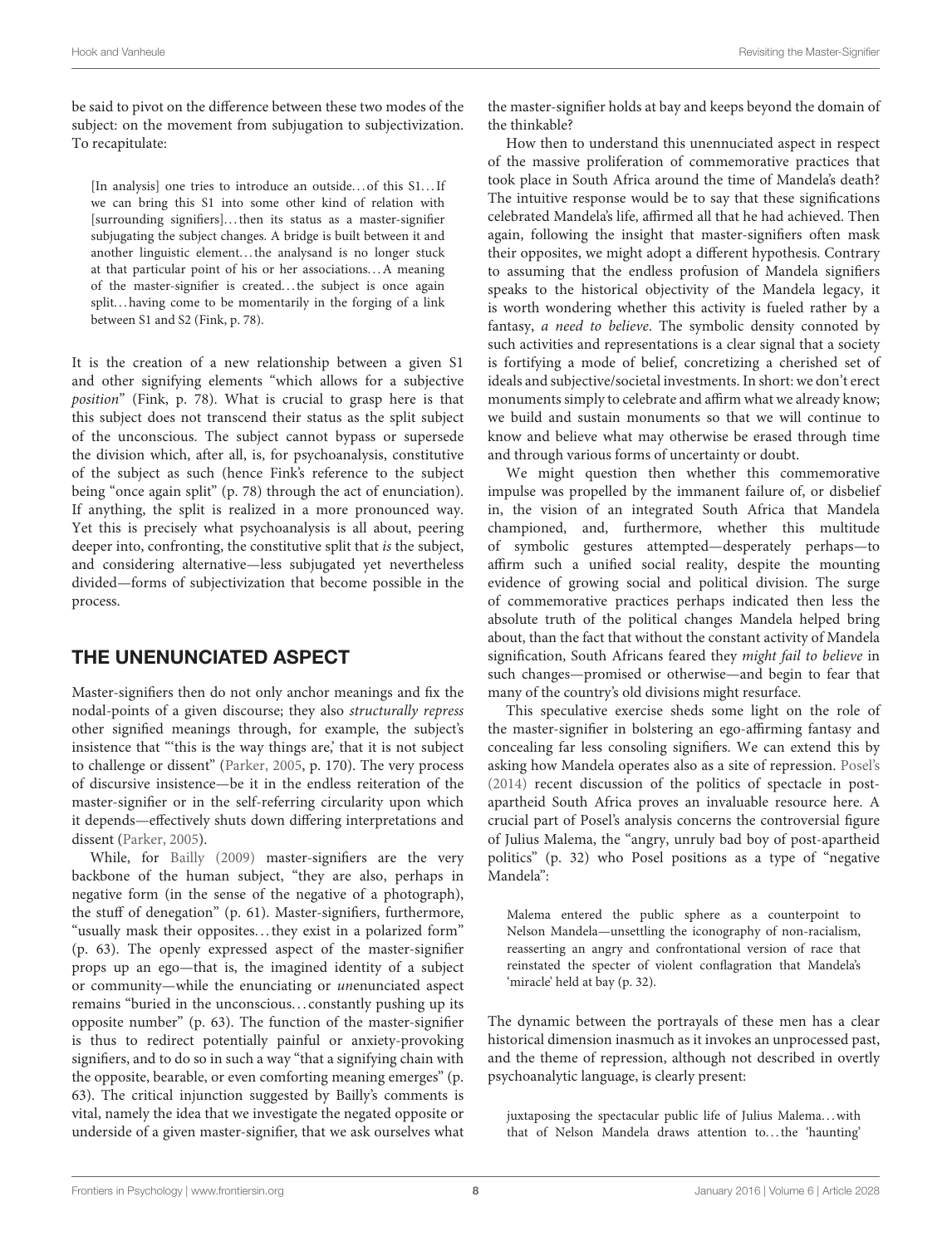presence of the past. . . If the mythic Mandela championed the project of 'national reconciliation'—his symbolic powers put to the work of performing 'non-racialism'—Malema emerged as the symbolic counterpoint, marking the limits of this project: a ghostly reminder of the abiding racial wounds that have endured (p. 35).

So while it is true that the mythic Mandela is both "the condition and counterpoint of Malema's public persona" (p. 35), Posel's further descriptions suggests also a type of negation, even—as in the above references to the haunting presence of the past—a return of the repressed:

If Mandela was the national archetype of adult wisdom, the Black man willing to reconcile and embrace fellow White citizens, Malema styled himself as the quintessentially angry Black man: youthful militant refusing to cow-tow to his political elders, masculinist "revolutionary," avowedly confrontational on racial issues (p. 39).

While an apt characterization, "symbolic counterpart" does not quite do justice to the dynamic underlying the relationship between these signifiers. Malema, we might venture, is the repressed truth of Mandela<sup>3</sup>. Malema emerges as the underside, the return of what was so effectively repressed by Mandela $^4$ . The remarkable success of Mandela as master-signifier may be said to have much to do—particularly for white South Africa—with what it kept at bay, namely, all that today is signified by the name Malema. In this sense, it is not only—to invert Posel's argument that Mandela be seen as a condition of possibility for Malema, but Malema, or what Malema signifies, that acts as a condition of possibility for Mandela.

## **CONCLUSION**

As we hope is by now apparent, our objective here has not been to discredit political and sociological applications of the master-signifier concept. This literature usefully stresses how

# **REFERENCES**

<span id="page-8-8"></span>Bailly, L. (2009). Lacan. Oxford: Oneworld.

- <span id="page-8-1"></span>Barnard, R. (eds.). (2014). The Cambridge Companion to Mandela. Cambridge: Cambridge University Press. doi: 10.1017/CCO9781139003766
- <span id="page-8-5"></span>Beresford, D. (2004, November 7). Mandela's greatness is from being here. Mail and Guardian, p. 2.
- <span id="page-8-0"></span>Bracher, M. (1994). "On the psychological and social functions of language: Lacan's theory of the four discourses," in Lacanian Theory of Discourse, eds M. Bracher, M. W. Alcorn, R. J. Corthell, and F. Massardier-Kenney (New York, NY: New York University Press), 107–128.

<span id="page-8-4"></span>Dolar, M. (1999). Where does power come from? New Formations 35, 79–92.

master-signifiers operate ideologically at the level of discourse to engender effects of hegemony, to knit together a field of discursive elements, and thus to consolidate forms of mass identification. In all of these ways, we stand to benefit from this literature. That being said, this literature does sometimes run the risk of equating the master-signifier with the processes of discursive hegemony in ways which overlook—or underplay—the role of unconscious dynamics of repression<sup>5</sup>.

Reference to the clinical literature shows how the mastersignifier operates also as a psychical—and not merely discursive—function, and does so at the level of the subject, in accordance with a libidinal economy, to defensively bolster an ego, and to mobilize effects of fantasy and repression. Any adequate analysis of a master-signifier needs to consider not only apparent overflows of meaning, but also those points where meaning seizes up and associations are halted; not only how multiple meanings come to be articulated under the ascendency of a hegemonic signifier, but the various repressed and negated signifiers—the unenunciated and unarticulated—that the master-signifier as ego-function routinely elides<sup>6</sup>. Simply put: the master-signifier is not a properly psychoanalytic concept if it fails to take into account the role of desire, which is inevitably also to consider the unconscious and the multiple defenses that arise around it.

## ACKNOWLEDGMENTS

This paper was made possible by the support of the International Social Research Foundation (ISRF). Derek Hook was a fellow of the ISRF during 2014 when he carried out much of the initial research work for this paper under the rubric of a research project entitled "Post-apartheid libidinal economy."

- <span id="page-8-7"></span>Feyaerts, J., and Vanheule, S. (2015). How to return to subjectivity: Natorp, Husserl, and Lacan on the limits of reflection. Theory Psychol. 25, 753–774. doi: 10.1177/ 0959354315611263
- <span id="page-8-6"></span>Fink, B. (1995). The Lacanian Subject Between Language and Jouissance. Princeton, NJ: Princeton University Press.
- <span id="page-8-9"></span>Foucault, M. (1990). The History of Sexuality Volume 1: An Introduction. London: Vintage.
- <span id="page-8-2"></span>Frederickson, G. (1990, September 27). The making of mandela. New York Review of Books, p. 8–9.
- <span id="page-8-3"></span>Glynos, J. (2001). The grip of ideology: a Lacanian approach to the theory of ideology. J. Polit. Ideol. 6, 191–214. doi: 10.1080/135693101 20053858

 ${}^{3}\mathrm{There}$  is a nice formal bridge here at the level of the signifier, which will not go unnoticed by Lacanians: Mandela and "Malema" are near homonyms.

<sup>4</sup>Consider the historical context provided by Posel; surveys in the 1990's: showed rising levels of White fear at the prospect of an escalating violent conflagration reinstating the longstanding specter of the angry Black mob. . . the dreaded prospect of Black insurrection against White minority rule that had dominated the White collective imagination since apartheid's inception (2014, p. 49).

<sup>5</sup> It is not difficult to understand why this is so: discourse analysis, in adherence with the later [Foucault's \(1990\)](#page-8-9) emphasis on the *productions* as opposed to *suppressions* of discourse, has long since proved averse to the concept of repression, seeing it as a concept freighted with problematic "psychological" (and psychoanalytic) presumptions. Lacan approaches the issue differently: the concepts of repression and the unconscious are to be retained, but theorized precisely via the operations of the signifier.

<sup>&</sup>lt;sup>6</sup> True enough, the psychoanalytic dimension of the concept is not neglected by all political theorists. [Stavrakakis \(1997\)](#page-9-2) and [Glynos \(2001\)](#page-8-3), to note just two examples, remain attentive to the dynamics of repression and the fantasy-inducing aspects of master signifiers, aspects notably absent, as noted above, in definitions such as that provided by [Gunkel \(2014\)](#page-9-8).